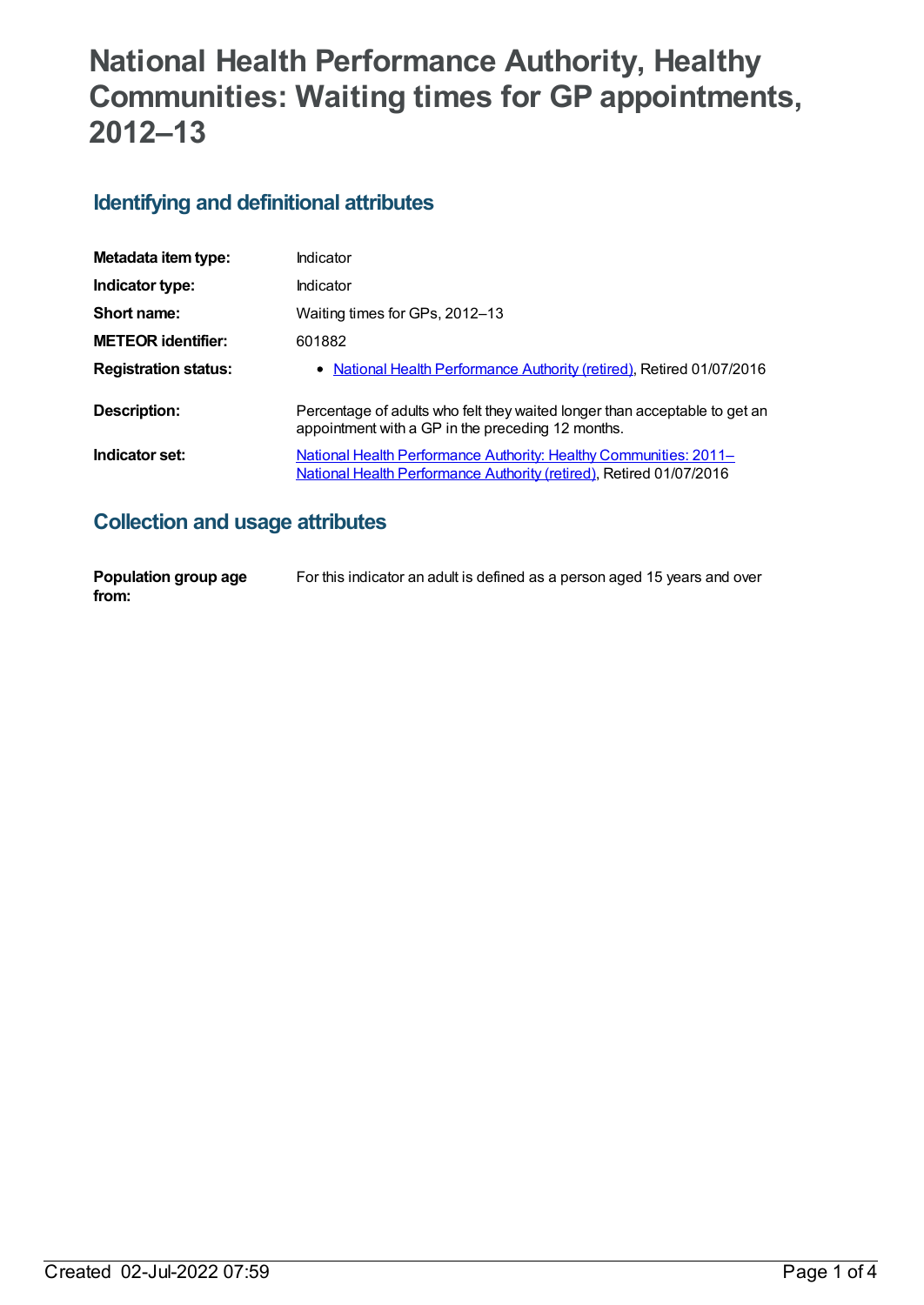| <b>Computation description:</b> |  |
|---------------------------------|--|
|---------------------------------|--|

Participants in the Australian Bureau of Statistics (ABS) Patient Experience Survey 2012–13 who felt they waited longer than acceptable to get an appointment with a GP.

The numerator was calculated as the sum of calibrated sample weights for adults who responded that they waited longer than acceptable to get an appointment with a GP in last 12 months and who were enumerated within the particular Medicare local catchment.

Population is limited to persons aged 15 years and over.

The denominator was calculated as the sum of calibrated sample weights for persons aged 15 years and over who saw a GP for their own health in the last 12 months (excluding proxy interviews) who were enumerated within the Medicare Local catchment.

Person level survey weights were calibrated to independent estimates of the population of interest, referred to as 'benchmarks'. Weights calibrated against population benchmarks ensure that the survey estimates conform to independently estimated distributions of the population, rather than to the distribution within the sample itself. These benchmarks account for the distribution of people across state and territory, age group, and sex categories. These benchmarks have not been calibrated for Medicare Local geography.

Presented as a percentage.

95% confidence intervals and relative standard errors calculated for rates.

The National Health Performance Authority developed a suppression protocol to ensure robust reporting of these data at small areas.

|                     | • These suppression rules are based on limits for Relative Standard Error <sup>1</sup> and<br>Confidence Interval width of 30%, with additional cross-validation for<br>estimates close to these limits, that is plus or minus 3% of the limits. If an<br>estimate was marginal <sup>2</sup> with respect to Relative Standard Error, the<br>Confidence Interval width was used as the deciding factor. If an estimate was<br>marginal <sup>2</sup> with respect to Confidence Interval width, then Relative Standard<br>Error is used as the deciding factor<br>Data were supressed based on the following rules: |
|---------------------|--------------------------------------------------------------------------------------------------------------------------------------------------------------------------------------------------------------------------------------------------------------------------------------------------------------------------------------------------------------------------------------------------------------------------------------------------------------------------------------------------------------------------------------------------------------------------------------------------------------------|
|                     | - Relative Standard Error of 33% or greater, or                                                                                                                                                                                                                                                                                                                                                                                                                                                                                                                                                                    |
|                     | - Confidence Interval (95%) width of 33% or greater, or                                                                                                                                                                                                                                                                                                                                                                                                                                                                                                                                                            |
|                     | - Relative Standard Error between 27% and 33%, with significantly <sup>3</sup> wider<br>Confidence Interval width than the average for that indicator, or                                                                                                                                                                                                                                                                                                                                                                                                                                                          |
|                     | - Confidence Interval width between 27% and 33%, with significantly <sup>3</sup> wider<br>Relative Standard Error than the average for that indicator.                                                                                                                                                                                                                                                                                                                                                                                                                                                             |
|                     | 1. For a dichotomous proportion, Relative Standard Error can be defined as the ratio of the standard<br>error and the minimum of the estimate and its complement (100%-estimate).                                                                                                                                                                                                                                                                                                                                                                                                                                  |
|                     | 2. In this context, marginal is defined as within 10% of the 30% limit, or +/-3%                                                                                                                                                                                                                                                                                                                                                                                                                                                                                                                                   |
|                     | 3. In this context, statistical significance is defined as at least two standard deviations above<br>average.                                                                                                                                                                                                                                                                                                                                                                                                                                                                                                      |
| <b>Computation:</b> | 100 $\times$ (Numerator ÷ Denominator)                                                                                                                                                                                                                                                                                                                                                                                                                                                                                                                                                                             |
| Numerator:          | Number of persons who reported they waited longer than acceptable to get an<br>appointment with a GP in the last 12 months.                                                                                                                                                                                                                                                                                                                                                                                                                                                                                        |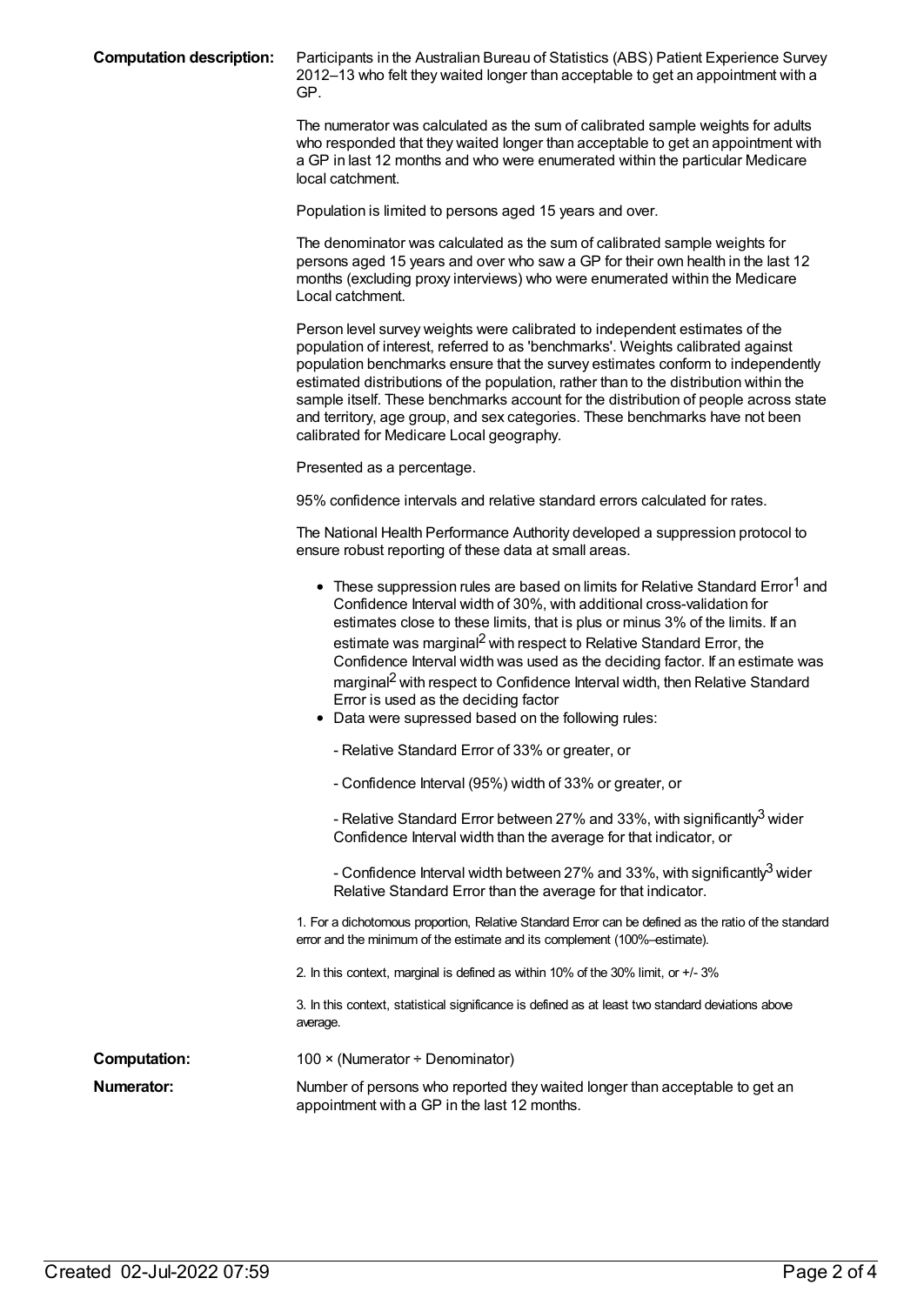| <b>Numerator data elements:</b>         | Data Element / Data Set-                                                                                                                |
|-----------------------------------------|-----------------------------------------------------------------------------------------------------------------------------------------|
|                                         | Person-age, total years N[NN]                                                                                                           |
|                                         | <b>Data Source</b>                                                                                                                      |
|                                         | <b>ABS Patient Experience Survey (PEx)</b>                                                                                              |
|                                         | Guide for use                                                                                                                           |
|                                         | Data source type: Survey                                                                                                                |
|                                         | Data Element / Data Set-                                                                                                                |
|                                         | Person-General Practitioner waiting time dissatisfaction indicator, yes/no<br>code N                                                    |
|                                         | Data Source                                                                                                                             |
|                                         | <b>ABS Patient Experience Survey (PEx)</b>                                                                                              |
|                                         | Guide for use                                                                                                                           |
|                                         | Data source type: Survey                                                                                                                |
|                                         |                                                                                                                                         |
| Denominator:                            | Total number of persons aged 15 years and over who saw a GP for their own health<br>in the last 12 months excludes interviews by proxy. |
| Denominator data                        | Data Element / Data Set-                                                                                                                |
| elements:                               | Data Source                                                                                                                             |
|                                         | <b>ABS Patient Experience Survey (PEx)</b>                                                                                              |
|                                         | Guide for use                                                                                                                           |
|                                         | Data source type: Survey                                                                                                                |
|                                         |                                                                                                                                         |
| Disaggregation:                         | By Medicare Local catchments and Medicare Local peer groups.                                                                            |
| <b>Disaggregation data</b><br>elements: | Data Element / Data Set-                                                                                                                |
|                                         | Administrative health region-Medicare Local identifier, code AANNN                                                                      |
|                                         | Data Element / Data Set-                                                                                                                |
|                                         | Administrative health region-Medicare Local peer group, code N                                                                          |

## **Representational attributes**

| <b>Representation class:</b> | Percentage |
|------------------------------|------------|
| Data type:                   | Real       |
| Unit of measure:             | Person     |
| Format:                      | N[NN].N    |

# **Indicator conceptual framework**

| <b>Framework and</b> | <b>PAF-Effectiveness of access</b> |
|----------------------|------------------------------------|
| dimensions:          |                                    |

#### **Data source attributes**